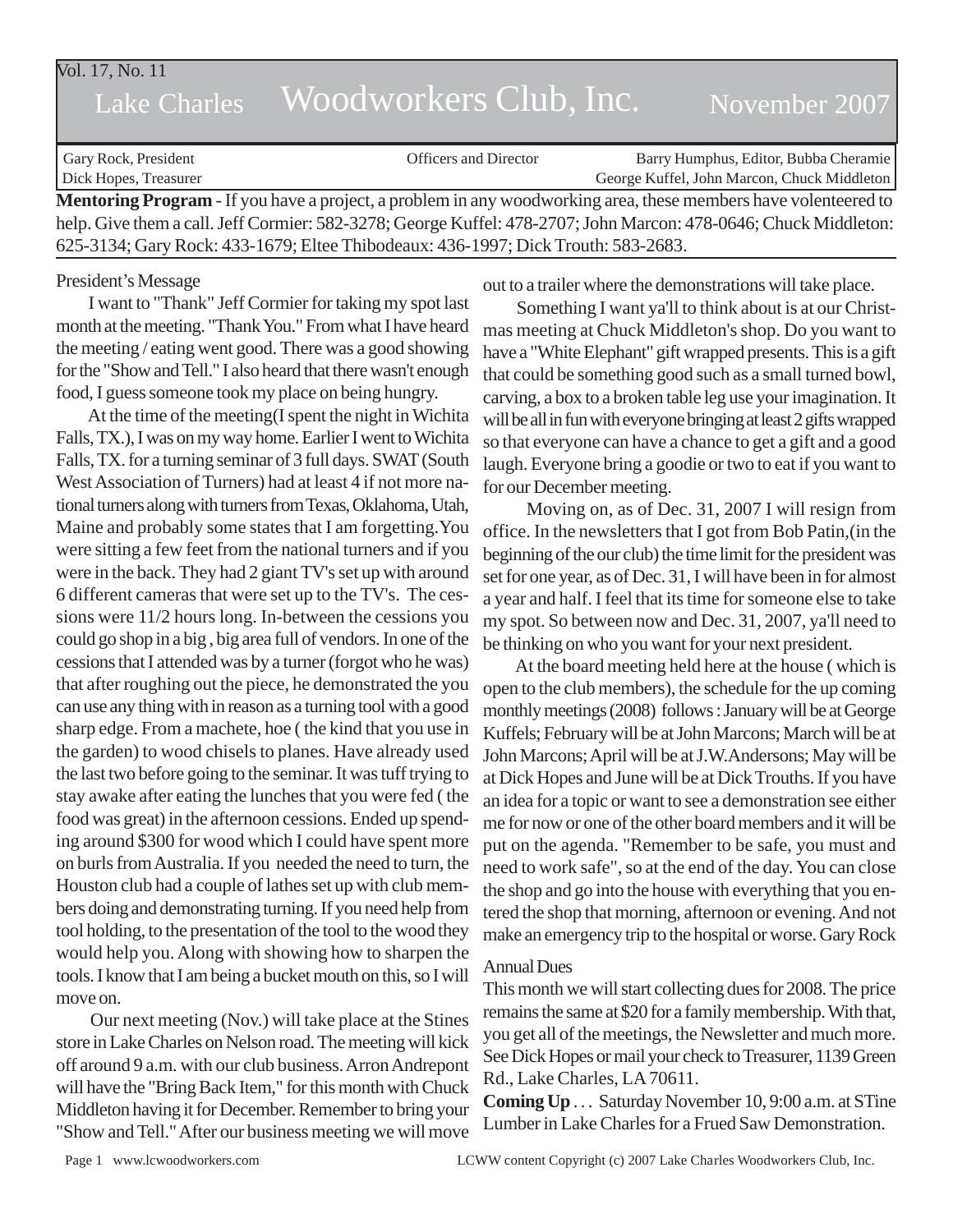# For Sale

Member DDick Trouth has a couple items for sale this month.

1 - G-1018 8"x65" Grizzley jointer w/knife setting jig and extra set of knives-\$650.

1 - 4"x24" Craftsman belt sander-\$40. Please contact Dick at 583-2683

## More On 'For Sale' Items

If you have one or more items for sale, please give Barry Humphus a call at 477-8474 or email him and give him a description and price. Mention if the price is negotiableand where item may be seen if needed. If the item is unusual, you should send Barry a photo that can be included in the newsletter.

Note that the newsletter is generally completed on the Saturday or Sunday prior to a meeting and that is the deadline for getting your For Sale item in the newsletter.

## Limiting Torn Grain

Torn grain is adifficult challenge for woodturners, even those with considerable experience. Occasionally, even with the sharpest tools and the best techniques, you can get torn grain while turning. Reversed grain areas, soft or punky wood next to sound wood, density differences between early and late wood, wild grain and other situations can cause grain tear out while turning. Some species are more susceptible to grain tear out than others, but there are effective ways to deal with this challenge so your sanding will be easier.

An way to prevent grain tearout is to stop and sharpen your gouge if you notice any areas that are not cutting cleanly. The edge life on your gouge is highly variable, thus your first and best response to any cutting problem you encounter, is to stop and sharpen your tools. If that does not solve the problem, then you still have lots of options available to improve the quality of your surface.

One quick and easy way to improve the cut quality in a torn grain area is to apply paste wax to the area. Simply wipe a small amount of paste wax (Renaissance Microcrystalline Wax works well but is expensive, or even common Johnson's Paste Wax will work) into the stubborn area and take another cut with your freshly sharpened gouge. This can be quite effective on some timbers as the wax helps to stiffen the fibers slightly, so they can cut cleanly.

Another option is to spray a bit of clear lacquer onto the area. Allow the lacquer to dry and take another cut with your gouge. This is highly effective on many timbers, so give

it a try. Spray Shellac also works well, but if you do not always have it on hand, suse Lacquer. Lacquer dries very fast and really helps to stiffen the torn fibers to allow them to be cut cleanly.

If you do not want to apply anything to the surface, consider shear scraping the area with a freshly sharpened scraper. When you shear scrape, hold the angle of the cutting edge at 45 degrees and lightly skim the area with the scraper. This will produce feather light shavings that look like goose down. Shear scraping is an excellent technique to deal with torn grain and offers a side benefit as well - less sanding.

A properly shear scraped surface can reduce your abrasive protocol up to 50%, by allowing you to start sanding as high as 320-grit. While you can use it primarily to reduce sanding, it works equally well to repair damaged areas.

Last but not least, you can power sand the torn grain and remove it with abrasives. This is the least desirable option for many people, as very few wood turners like to sand! However, at times this may be your last, best option. If you have a small patch of torn grain that you want to sand, lock your lathe spindle and lightly power sand the specific area before you begin sanding the rest of the bowl.

When you have removed the damage, unlock the lathe spindle, turn on the lathe and sand as normal. The area you worked on with the lathe off will be blended into the rest of the surface and should disappear. If your damage is very deep, this option may leave a dip in the surface. There are no doubt other ways to repair surface damage, but these have been the most reliable for me and I encourage you to give one or more of them a try the next time grain tearoutrears its ugly head in your studio. *From www. woodturningvideoposts.com, edited by Barry Humphus*

## Microcrystalline Wax

Mentioned above is a product I've used for many years - Microcrystalline Wax. Vince Vincent encouraged me to get some a few years before he passed away and I have never been more pleased with the results.

Wood items demand different finishing products because many of the items that we produce are designed to be used, or handled frequently. For example, writing pens and salad bowls vs. coffee tables or chests of drawers.

For finishes to succeed on functional woodturnings, they must be able to withstand constant, or frequent han

Continues on Page 3